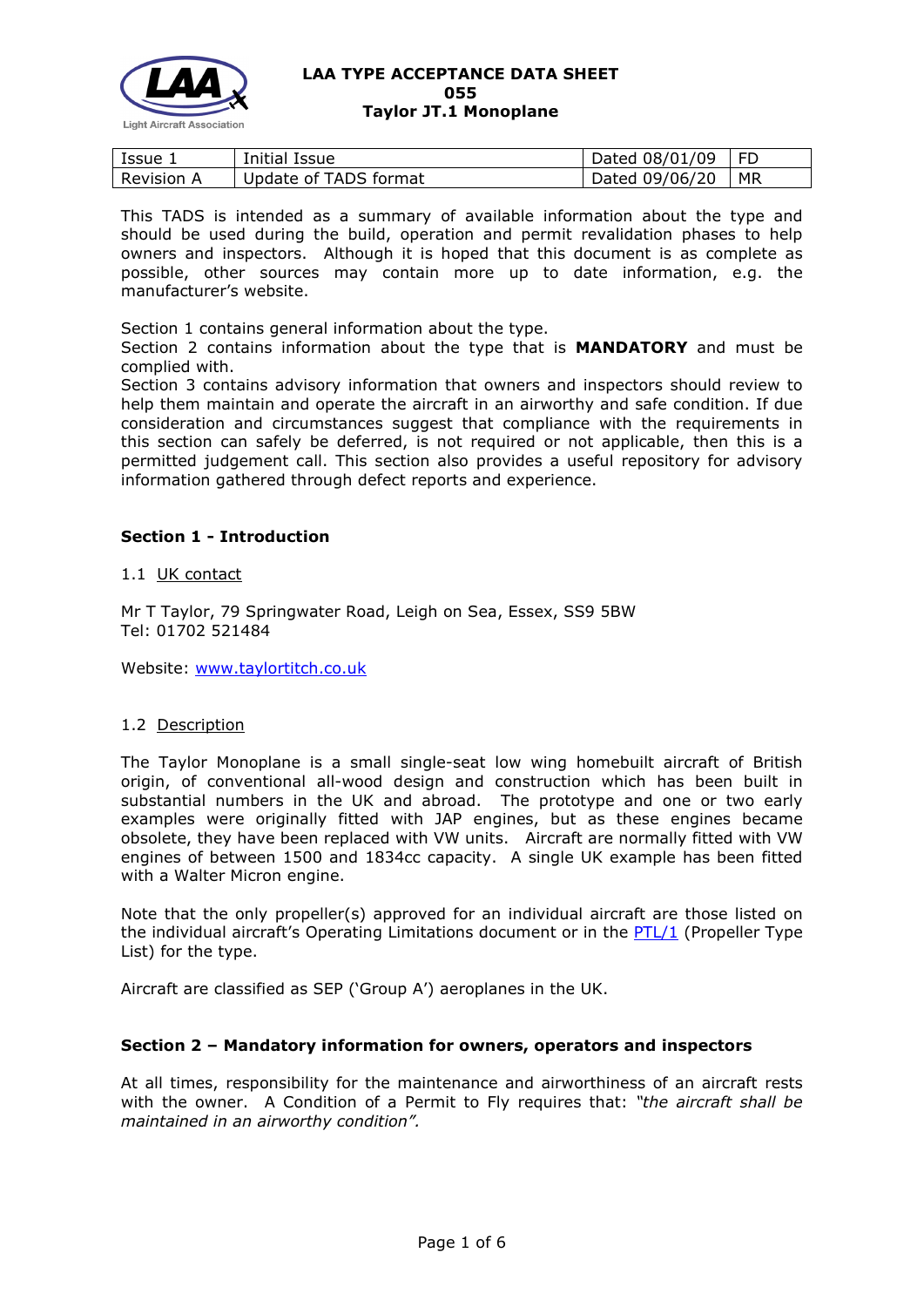

## 2.1 Fast Build Kit 51% Compliance

Not applicable - plans-built aircraft.

## 2.2 Build Manual

None. Construction drawing set provides all the information required, consisting of the following:

#### *Sheet Title*

- 1 Fuselage general
- 2 Fuselage details<br>3 Undercarriage
- **Undercarriage**
- 4 Fuselage
- 5 Fuel tank
- 6 Tail unit
- 7 Flying controls
- 8 Aileron mechanism
- 9 Aileron and spar joint details
- 10 Standard 2-piece wings
- 10A Extended centre section
- 11 Wing section & joint
- 12 General arrangement 3-view

1 sheet of photographs also included with drawings

Caution – Old issue drawings showed weaker wing spars and other important differences. Ensure latest drawing set in use.

### 2.3 Build Inspections

Build inspection schedule 1 (wooden aircraft). Inspector approval codes A-A or A-W Inspector signing off final inspection also

requires 'first flight' endorsement.

### 2.4 Flight Manual

Nil. An information pack available from LAA Engineering includes details of flying characteristics.

### 2.5 Mandatory Permit Directives

None applicable specifically to this aircraft type.

Also check the LAA website for MPDs that are non-type specific [\(TL2.22\)](http://www.lightaircraftassociation.co.uk/engineering/TechnicalLeaflets/Operating%20An%20Aircraft/TL%202.22%20non-type%20specific%20MPDs.pdf).

### 2.6 LAA Required Modifications (including LAA issued AILs, SBs, etc)

## MOD/055/001 This modification rescinded the previous LAA prohibition on the use of flaps following a satisfactory investigation on G-BDAD. However,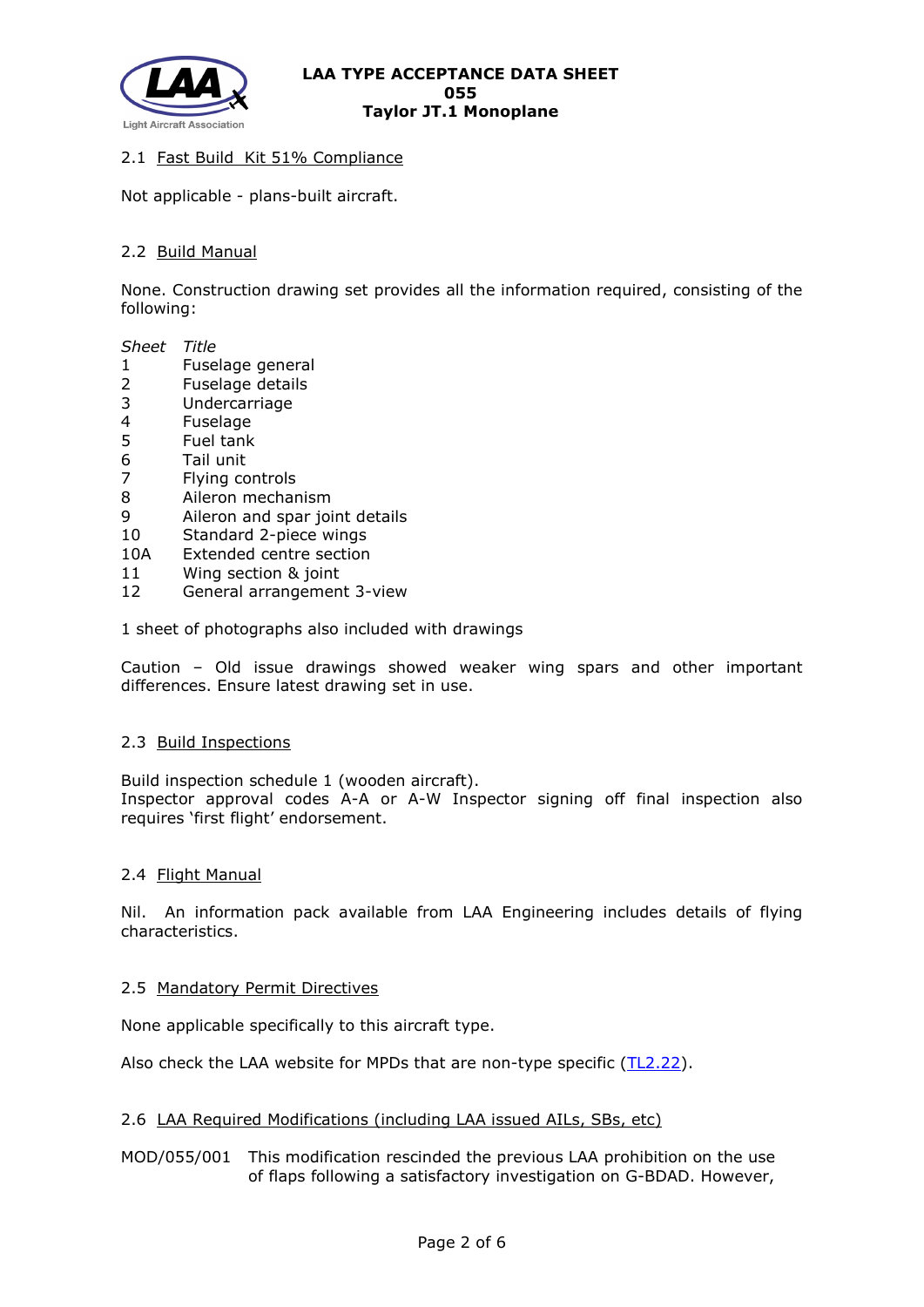

G-BDAD incorporated modified flap linking arrangements and flap operating system. Both features would need to be checked by LAA Engineering on any subsequent example incorporating flaps.

This modification also changed the recommended tail incidence angle to between  $-2$  and  $-3$  degrees relative to the fuselage datum line. Previously the LAA called for a more negative incidence (-2.5 to –5 degrees), this resulted in the elevator not being in line with the tailplane in cruise flight.

This modification sheet supersedes note LAA-55/issue 1 dated 24/8/7

2.7 Additional engine operating limitations to be placarded or shown by instrument markings

Notes:

- Refer to the engine manufacturer's latest documentation for the definitive parameter values and recommended instruments.
- Where an instrument is not fitted, the limit need not be displayed.

| With VW: | Max CHT: $225^{\circ}$ C                           |
|----------|----------------------------------------------------|
|          | Max EGT: $800^{\circ}$ C                           |
|          | Max oil temp: 90°C                                 |
|          | Min oil pressure: 2.5 kg/cm <sup>2</sup> @3000 RPM |

### 2.8 Control surface deflections

| Ailerons  | Up: $25^\circ$                               |
|-----------|----------------------------------------------|
|           | Down: Very little due to differential action |
| Elevators | 25°<br>Up:                                   |
|           | Down: 25°                                    |
| Rudder    | Left: $30^{\circ}$                           |
|           | Right: 30°                                   |

### 2.9 Operating Limitations and Placards

(Note that the wording on an individual aircraft's Operating Limitations document takes precedence, if different.)

- 1. Maximum number of occupants authorised to be carried: One
- 2. The aircraft must be operated in compliance with the following operating limitations, which shall be displayed in the cockpit by means of placards or instrument markings:
	- 2.1 Aerobatic Limitations Aerobatic manoeuvres are prohibited. Intentional spinning is prohibited.
	- 2.2 Loading Limitations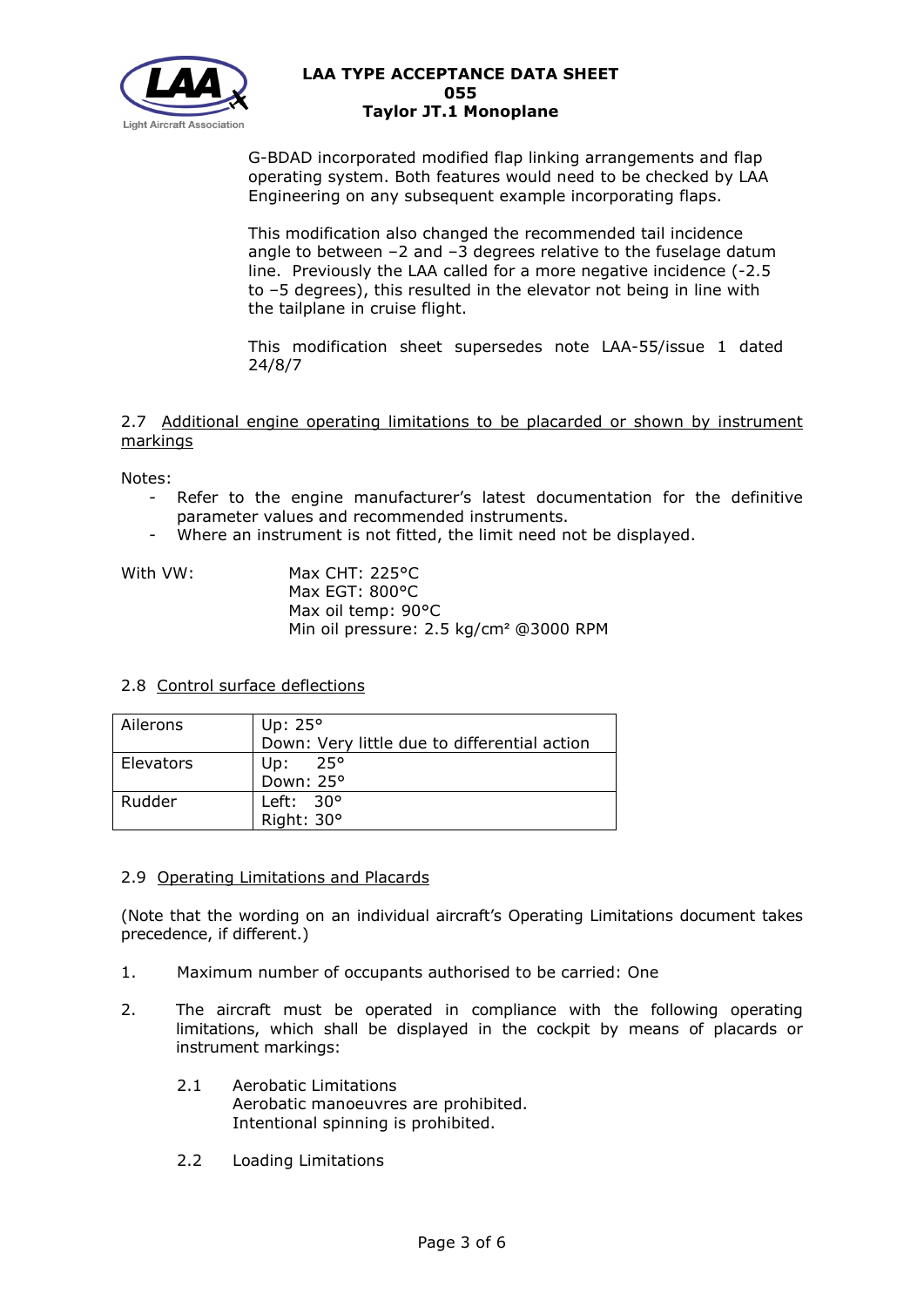

Maximum Total Weight Authorised: 700 lbs (735 lbs accepted on some examples.)

- CG Range: 11.4 inches to 14.0 inches aft of datum (previous cleared aft cg limit 13.0" AOD. CG positions aft of 13.0" AOD to be explored incrementally and with due care) Datum Point is: Leading edge of wing.
- 2.3 Engine Limitations Maximum Engine RPM: 3300
- 2.4 Airspeed Limitations Maximum Indicated Airspeed ( $V_{NE}$ ): 108 knots Max Indicated Airspeed Flaps Extended: 69 knots
- 2.5 Other Limitations The aircraft shall be flown by day and under Visual Flight Rules only. Smoking in the aircraft is prohibited.

Additional Placards:

"Occupant Warning - This Aircraft has not been Certificated to an International Requirement"

A fireproof identification plate must be fitted to fuselage, engraved or stamped with aircraft's registration letters.

### 2.10 Maximum permitted empty weight

Fuel tank contents may vary slightly between examples so it is not possible to define a universal maximum empty weight. With full fuel tank, aircraft must be able to carry a pilot weighing 170 lbs without exceeding max permitted gross weight.

# **Section 3 – Advice to owners, operators and inspectors**

### 3.1 Maintenance Manual

Nil. In the absence of a manufacturer's schedule, recommend using LAMS schedule.

### 3.2 Standard Options

- Two piece or three-piece wings, as shown on Taylor drawings.
- Open or enclosed cockpit, as shown on Taylor drawings
- Optional wing flaps as per Taylor drawings (but see section 2.6 above)
- Optional reduced wingspan by 25" per Taylor drawings.
- Several examples have been fitted with cantilever spring type undercarriages rather than the telescopic type shown on the drawings. Several different designs have been used.

### 3.3 Manufacturer's Information (including Service Bulletins, Service Letters, etc)

None known.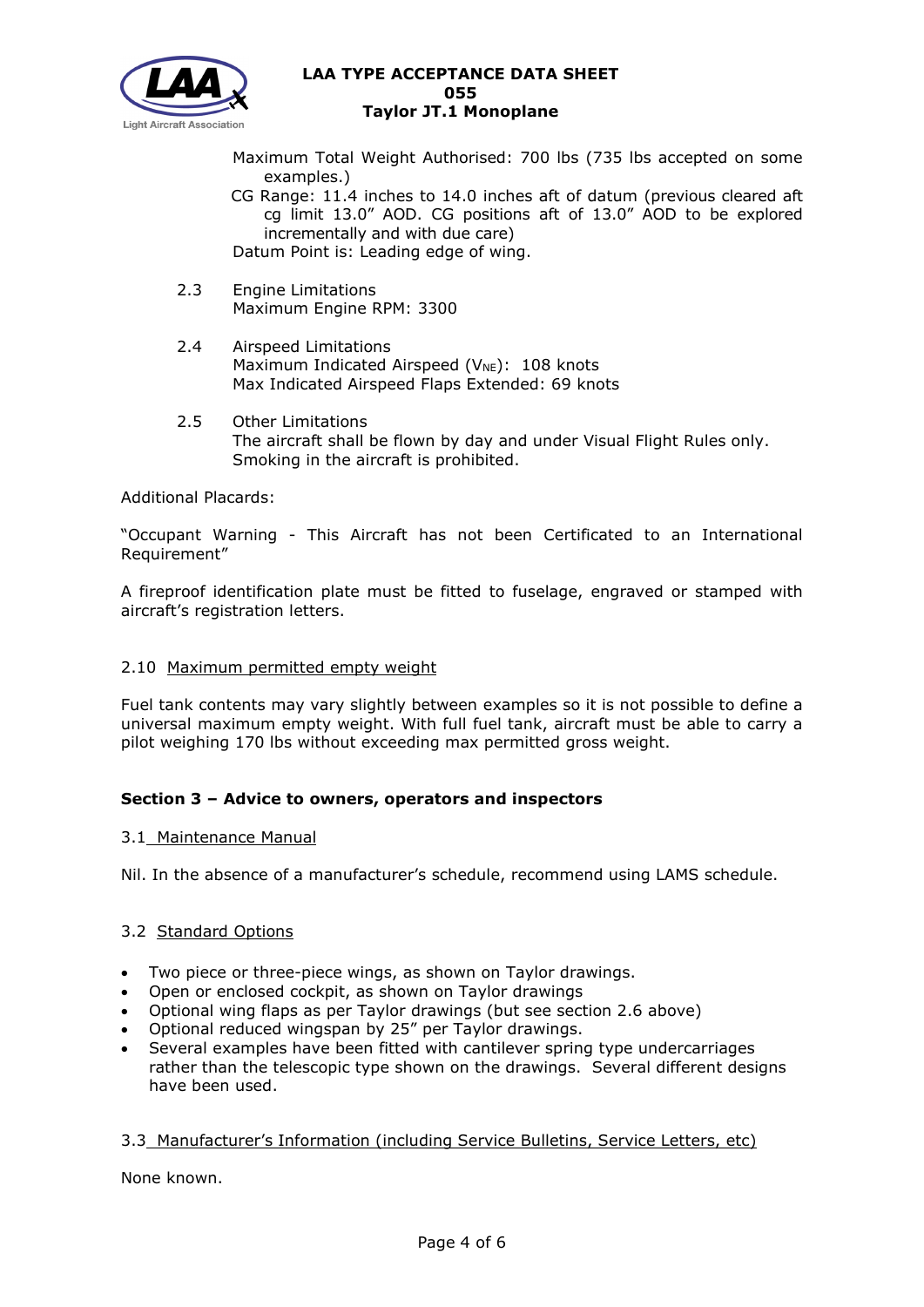

# 3.4 Special Inspection Points

- Suitable choice of aircraft steel for manufacturing fittings. Early drawings specified strength figures only. Later drawings specify 4130N material. One aircraft was built with S515 material for wing attach fittings and due to the material not being heat treated to high strength S514 condition, wing lug came very close to failing in flight.
- With VW engine, design of conversion to be agreed with LAA Engineering as there is no standard design of VW conversion. 'Peacock' VW conversion drawings are available from LAA Engineering, but these drawings are now many years old and not all parts called up are still available. Dual ignition system (of an accepted type) required. LAA VW Engine Build checklist to be completed during build-up of engine to record critical measurements. Refer to SPARS section on VW engines. Oil cooler may be required, and careful ducting to achieve adequate cylinder cooling. Compression ratio must be set up (usually no more than 8.0:1) using choice of cylinder base shims if required. With 1834cc conversions, failing to use base shims usually results in excessively high compression ratio and consequent excessively short engine life.
- With VW conversion, if gravity feed is used, check gravity flow from downstream side of carburettor float valve (by removing float chamber bowl or float chamber drain plug) rather than at carburettor fuel inlet. If an automotive carburettor (e.g. Stromberg CD150) is used with gravity feed, the carburettor float valve is often found to provide inadequate or very marginal flow. This is because automotive carburettors are set up for use with a pump-fed installation not gravity feed. The fuel pressure from a pump allows a carb float jet of only about 1.5 mm diameter to be used, this restricts the flow too much with the much lesser fuel pressure in a typical gravity fed system. This is a common cause of lean running and engine failure. This is cured by fitting a larger diameter jet to the float valve, (typically 2.5 to 3mm diameter) or carefully opening up the existing jet and lapping it in with a household brass polish
- With VW engine, quality of fit of propeller hub on crankshaft nose is critical to security of propeller mounting in flight.
- Builder interpretation of areas which are sparsely detailed on the drawings, such as canopy hinges, canopy latches, fuel tank, engine controls, exhaust system, cowlings, wheel brakes, cockpit harness, flap system etc. Due to the lack of details on the drawings, inspectors must ensure that these areas are dealt with in accordance with normal light aircraft design practises. Refer to Bingelis's books 'Firewall Forward', 'The Sportplane Builder' and 'Sportplane Construction Techniques' for examples of standard aviation practises. If in doubt, consult LAA Engineering for advice.
- Adequacy of harness attachment points which are sparsely detailed on drawings. Refer to additional LAA information sheet on harness attachments to wood airframes.
- Adequacy of flap linking arrangement and flap operating system, both of which were changed on G-BDAD, the first UK example to be accepted with flaps.
- Ensure that friction is minimised in the flying control system otherwise the very light control forces are likely to be masked by friction, degrading the handling characteristics. Proper attention to lubricating hinges and careful setting of control cables tensions required to give optimum results.
- Careful jigging of wings and centre section is required to achieve proper line-up of wing attach bolts and to avoid building warps into the wings during construction.